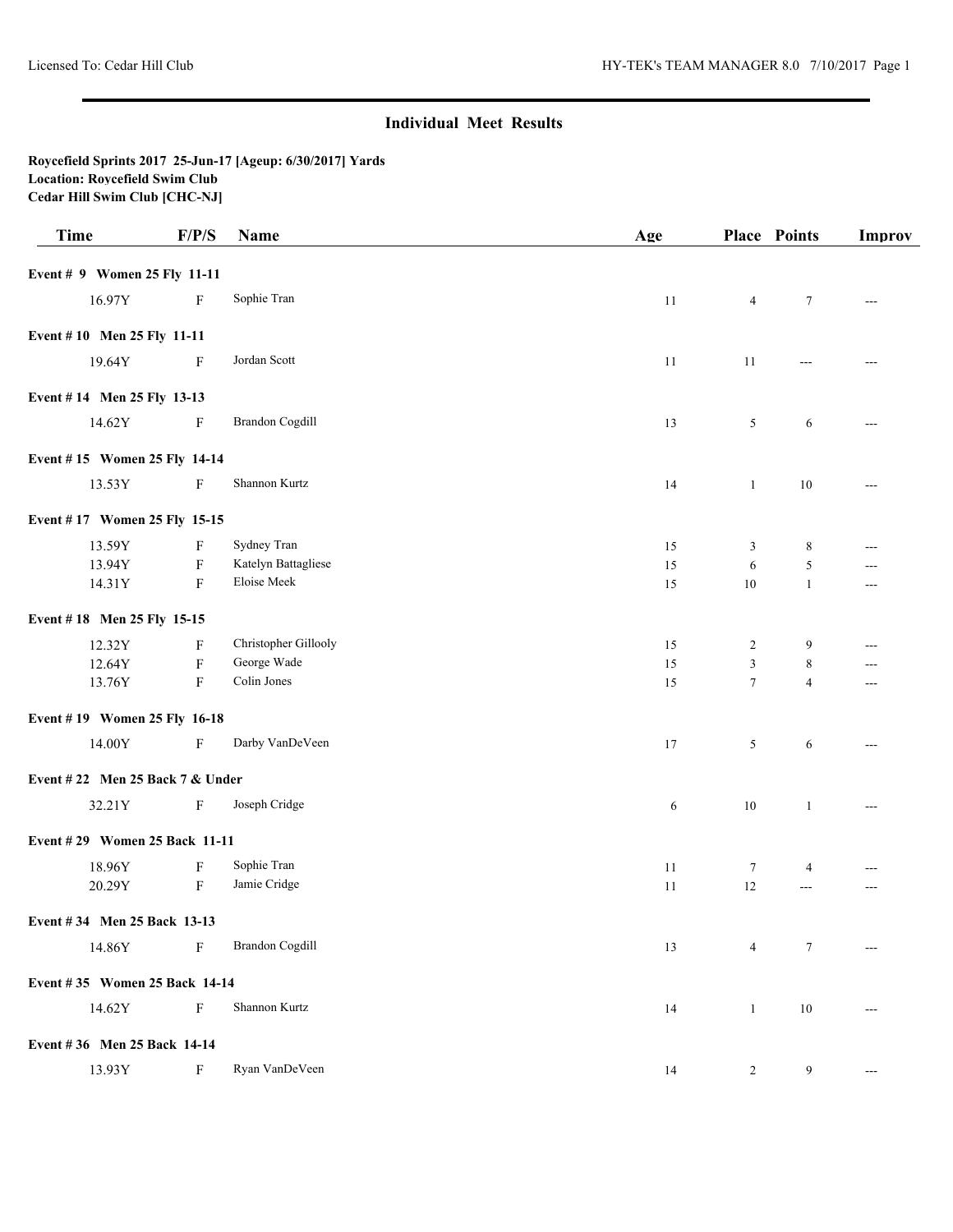## **Individual Meet Results**

**Roycefield Sprints 2017 25-Jun-17 [Ageup: 6/30/2017] Yards Cedar Hill Swim Club [CHC-NJ]**

| <b>Time</b>                     | F/P/S        | Name                   | Age    |                | <b>Place Points</b>   | <b>Improv</b>  |
|---------------------------------|--------------|------------------------|--------|----------------|-----------------------|----------------|
| Event #37 Women 25 Back 15-15   |              |                        |        |                |                       |                |
| 15.23Y                          | F            | Katelyn Battagliese    | 15     | 3              | 8                     | $---$          |
| 16.09Y                          | F            | Sydney Tran            | 15     | $10\,$         | $\mathbf{1}$          | ---            |
| Event #38 Men 25 Back 15-15     |              |                        |        |                |                       |                |
| 14.28Y                          | F            | Christopher Gillooly   | 15     | $\overline{c}$ | 9                     | ---            |
| 14.42Y                          | F            | James Meek             | 15     | 3              | 8                     | ---            |
| 15.05Y                          | $\mathbf F$  | George Wade            | 15     | 6              | 5                     | $---$          |
| 16.19Y                          | $\mathbf{F}$ | Colin Jones            | 15     | 8              | 3                     | ---            |
| Event #39 Women 25 Back 16-18   |              |                        |        |                |                       |                |
| 15.36Y                          | F            | Darby VanDeVeen        | 17     | 6              | 5                     | $---$          |
| Event #49 Women 25 Breast 11-11 |              |                        |        |                |                       |                |
| 19.36Y                          | F            | Sophie Tran            | 11     | $\overline{4}$ | $\tau$                | ---            |
| 22.85Y                          | $\mathbf F$  | Jamie Cridge           | 11     | 12             | $\overline{a}$        | $\overline{a}$ |
| Event #54 Men 25 Breast 13-13   |              |                        |        |                |                       |                |
| 15.34Y                          | F            | <b>Brandon Cogdill</b> | 13     | $\overline{2}$ | 9                     | $---$          |
| Event #55 Women 25 Breast 14-14 |              |                        |        |                |                       |                |
| 17.73Y                          | F            | Shannon Kurtz          | 14     | 3              | 8                     | $---$          |
| Event #56 Men 25 Breast 14-14   |              |                        |        |                |                       |                |
| 13.92Y                          | $\mathbf{F}$ | Ryan VanDeVeen         | 14     | $\mathbf{1}$   | $10\,$                | ---            |
| Event #57 Women 25 Breast 15-15 |              |                        |        |                |                       |                |
| 16.11Y                          | F            | Sydney Tran            | 15     | 1              | 10                    | $---$          |
| 18.16Y                          | F            | Katelyn Battagliese    | 15     | 8              | 2.5                   | ---            |
| Event #58 Men 25 Breast 15-15   |              |                        |        |                |                       |                |
| 14.02Y                          | F            | George Wade            | 15     | $\mathbf{1}$   | 10                    | $\overline{a}$ |
| 15.04Y                          | $\mathbf{F}$ | Christopher Gillooly   | 15     | 3 <sup>7</sup> | $\,$ 8 $\,$           |                |
| 16.94Y                          | F            | Colin Jones            | 15     | $\tau$         | $\overline{4}$        | $---$          |
| 17.54Y                          | F            | James Meek             | $15\,$ | 8              | 3                     | ---            |
| Event #59 Women 25 Breast 16-18 |              |                        |        |                |                       |                |
| 18.43Y                          | $\mathbf F$  | Darby VanDeVeen        | 17     | 11             | $---$                 | $---$          |
| Event #69 Women 25 Free 11-11   |              |                        |        |                |                       |                |
| 15.18Y                          | $\mathbf F$  | Sophie Tran            | 11     | 6              | 5                     | $---$          |
| Event #70 Men 25 Free 11-11     |              |                        |        |                |                       |                |
| 17.40Y                          | $\mathbf{F}$ | Jordan Scott           | $11\,$ | 12             | $\scriptstyle \cdots$ | $---$          |